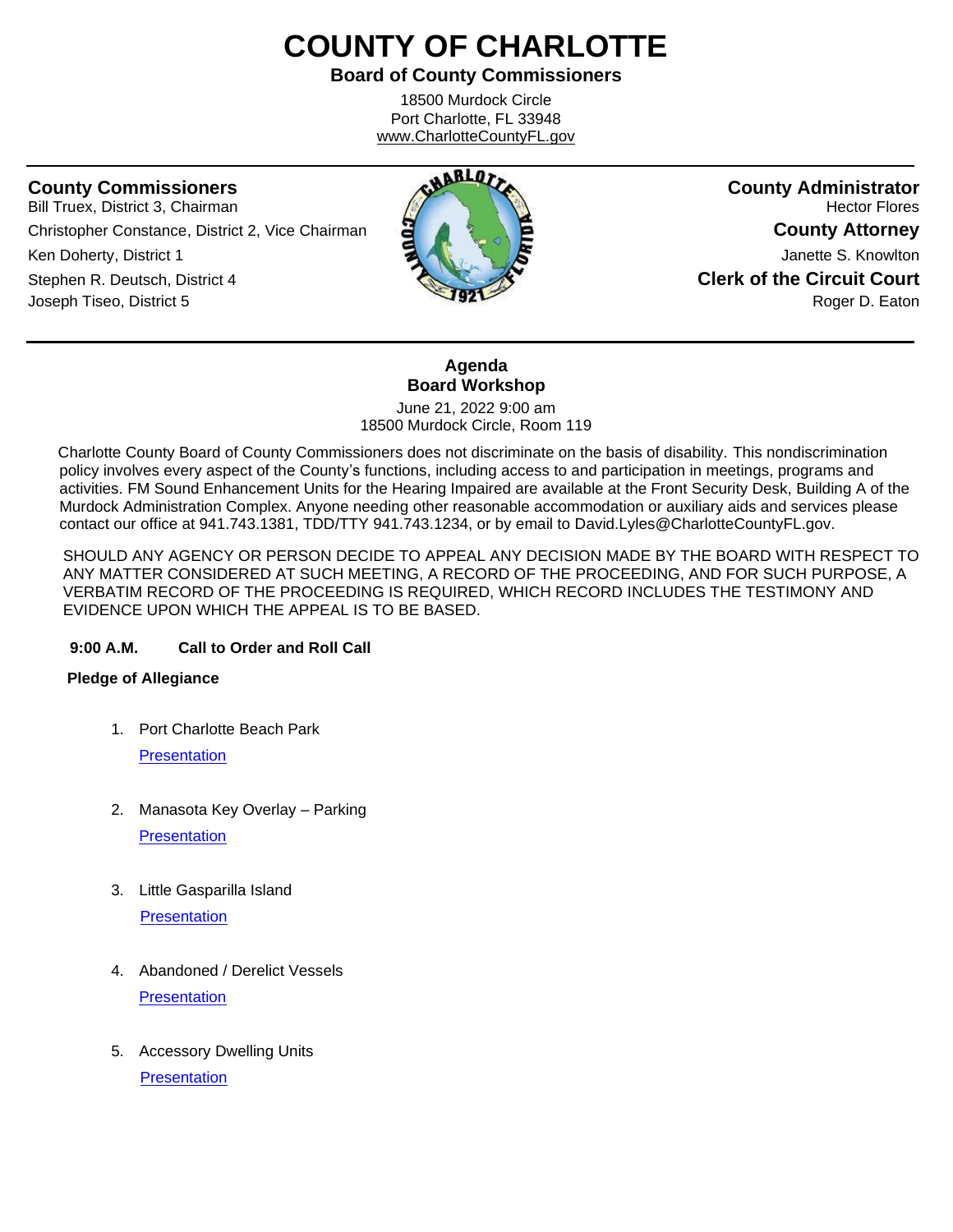AA. County Administrator Comments BB. County Attorney Comments CC. Commissioner Comments: Bill Truex, District 3, Chairman Christopher Constance, District 2, Vice Chairman Ken Doherty, District 1 Stephen R. Deutsch, District 4 Joseph Tiseo, District 5

### **Board of County Commissioners Schedule of Future Closures/Hearings/Workshops**

| Tuesday, June 14, 2022  | $9:00$ a.m. | <b>Board of County</b><br><b>Commissioners Regular and</b><br>Land Use Meeting                  | Murdock Administration<br>Center, 18500 Murdock Circle,<br><b>Commission Chambers Room</b><br>#119, Port Charlotte        |
|-------------------------|-------------|-------------------------------------------------------------------------------------------------|---------------------------------------------------------------------------------------------------------------------------|
| Tuesday, June 21, 2022  | $9:00$ a.m. | <b>Board of County</b><br><b>Commissioners Monthly</b><br>Workshop                              | <b>Murdock Administration</b><br>Center, 18500 Murdock Circle,<br><b>Commission Chambers Room</b><br>#119, Port Charlotte |
| Thursday, June 23, 2022 | 1:30 p.m.   | <b>Board of County</b><br>Commissioners Pre-Agenda<br>Meeting                                   | <b>Murdock Administration</b><br>Center, 18500 Murdock Circle,<br>Building B, Room #106-B, Port<br>Charlotte              |
| Tuesday, June 28, 2022  | $9:00$ a.m. | Board of County<br><b>Commissioners Regular</b><br>Meeting                                      | <b>Murdock Administration</b><br>Center, 18500 Murdock Circle,<br><b>Commission Chambers Room</b><br>#119, Port Charlotte |
| Thursday July 7, 2022   | 1:30 p.m.   | <b>Board of County</b><br>Commissioners Pre-Agenda<br>Meeting                                   | <b>Murdock Administration</b><br>Center, 18500 Murdock Circle,<br>Building B, Room #106-B, Port<br>Charlotte              |
| Thursday, July 7, 2022  | 2:00 p.m.   | <b>Board of County</b><br><b>Commissioners Utilities</b><br><b>Quarterly Update Meeting</b>     | <b>Murdock Administration</b><br>Center, 18500 Murdock Circle,<br><b>Commission Chambers Room</b><br>#119, Port Charlotte |
| Tuesday, July 12, 2022  | $9:00$ a.m. | <b>Board of County</b><br><b>Commissioners Regular and</b><br>Land Use Meeting                  | <b>Murdock Administration</b><br>Center, 18500 Murdock Circle,<br><b>Commission Chambers Room</b><br>#119, Port Charlotte |
| Thursday, July 14, 2022 | 2:00 p.m.   | Joint Meeting; Charlotte<br>County Board of<br>Commissioners & City of<br>North Port Commission | <b>Murdock Administration</b><br>Center, 18500 Murdock Circle,<br><b>Commission Chambers Room</b><br>#119, Port Charlotte |
| Tuesday, July 19, 2022  | $9:00$ a.m. | <b>Board of County</b><br><b>Commissioners Monthly</b><br>Workshop                              | <b>Murdock Administration</b><br>Center, 18500 Murdock Circle,<br><b>Commission Chambers Room</b><br>#119, Port Charlotte |
| Tuesday, July 19, 2022  | 2:00 p.m.   | <b>Presentation of Tentative</b><br><b>Budget</b>                                               | <b>Murdock Administration</b><br>Center, 18500 Murdock Circle,<br><b>Commission Chambers Room</b><br>#119, Port Charlotte |